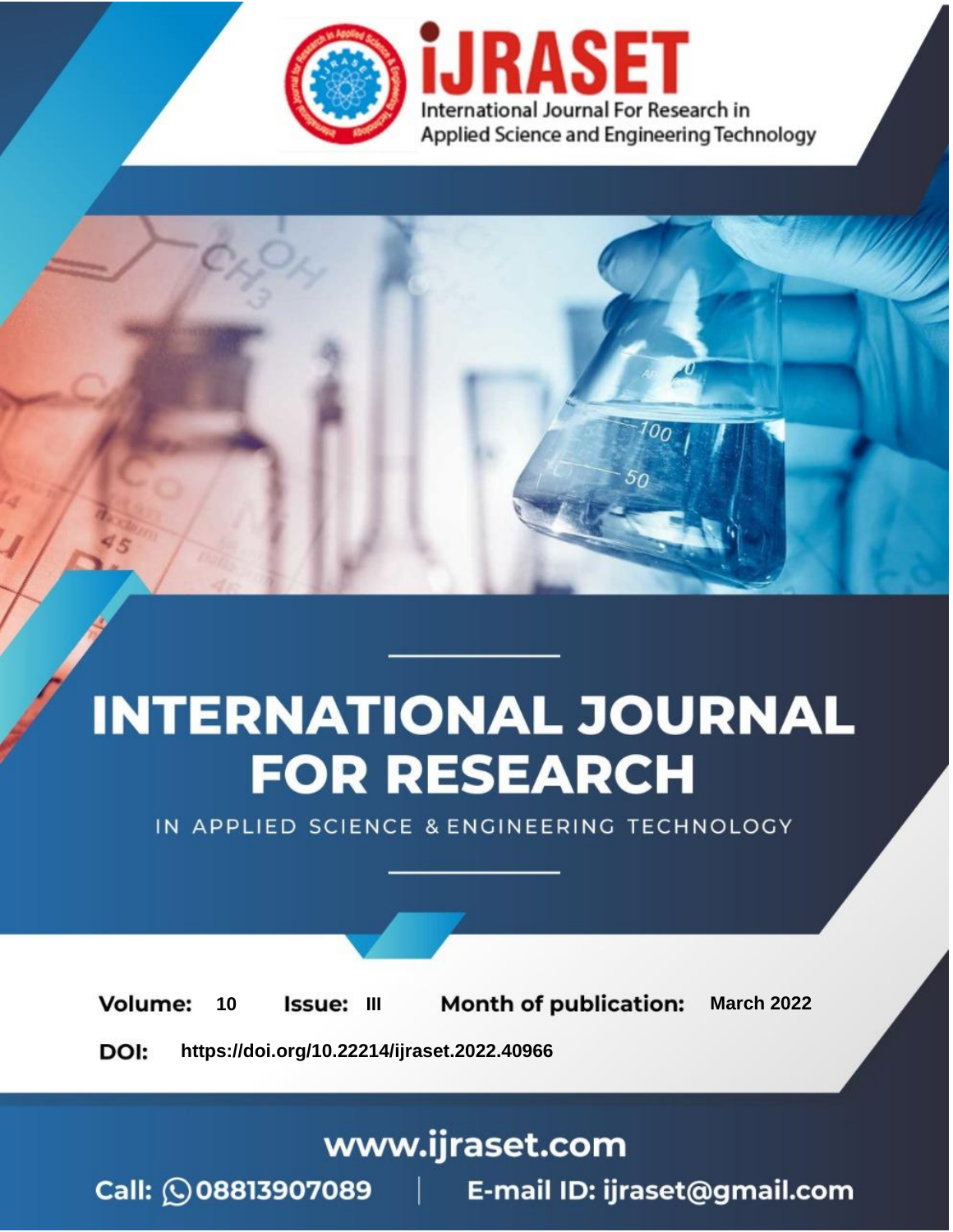

International Journal for Research in Applied Science & Engineering Technology (IJRASET**)**  *ISSN: 2321-9653; IC Value: 45.98; SJ Impact Factor: 7.538 Volume 10 Issue III Mar 2022- Available at www.ijraset.com*

# **PG Recommendation**

Mohit Sharma<sup>1</sup>, Hritik Baliyan<sup>2</sup>, Akhil Chikara<sup>3</sup>, Govind Sharma<sup>4</sup> *1, 2, 3, 4Department of ComputerScience & Engineering Inderprastha EngineeringCollege, Uttar Pradesh, India*

*Abstract: When you plan of going to study far away from your comfort zone, one of the first things to do is to book a good place* to stay. Booking a PG online can be an overwhelming task with thousands of PG to choose from. Inspired by the importance of these situations, we made a decision to apply our skills on the task of recommending PG to Students. We used a hotel *recommendation dataset, which provided us with a variety of features that helpedus gain a deeper understanding of the process that makes a user choose certain PG. The aim of this PG recommendation project is to predict and recommend best PG to a user that he/she is more likely to book from the given hundred distinct choices.*

# **I. INTRODUCTION**

The pandemic has affected almost each and every sector across the world and the hotel industry is one of the hardest hit. The pandemic has changed the way we work, learn and communicate but the majorthing that has been affected is a decent place to live. As everyone wants to live in a safe and sanitized environment but due this pandemic, the shortage ofhomes and proper maintenance has decreased.

When you plan to study far away from your comfort zone, one of the first things to do is to booka good place to stay.

Booking a PG online can be an overwhelming task with thousands of PG to choose from. Inspired by the importance of these situations, we made a decision toapply our skills on the task of recommending PG to students.

This project will help students as well as peoplewho are living far from their homes for work.

Our target audience will include two groups ofpeople i.e. landlords with houses for rent and Individuals with demand for a rental place. After getting the desirable place the students/working professional can select the placehe/she is interested in.

The objective of this project is to develop an Interactive website for the Booking of the PG especially for the students and provide recommendation system for the ease of the user andalso provide interface for the owner to add/delete property.

The background about the project idea is that whenever anyone is in need of pg they can get it through our website. Our website provides every detail about the pg and the pricing and features of thepg. Also it tells about the availability of the rooms.

# *A. Recommendation Systems: Its Overview,Research Trends and Future Path*

From the past few years, The recommendation system has come up as a crucial research field that targets to help users to find products online that match their interests by providing suggestions. This project provides a regressive study on the Recommendation System which covers the various approaches of recommendation and also various methods used for information retrieval. Because of its widespread applications, it has generated research interest among a huge number of researchers around the world. The main motive of this paper is to find out the trends in Recommendation Field. Over 1000 research papers has been published byseveral publications from 2011 to 2016 and have been studied. Several intriguing outcomes have come out of this study, which will help the present and upcoming researchers to study and set their research Pathways.

# *B. Knowledge-based Recommender System (KBRS)*

Whenever we search a product like bike, car, flat etc., which are not purchased on a regular basis. It becomes difficult to recommend due to lack of proper information about these search items.

For that, few extra information (e.g., the user's website activity) is needed. This system provide recommendation based on extra understanding model which relates to the connection between the current user and things. Case based reasoning method is a basic feature of KBRSs which breaks the user's requirement into various features, depending on different methods and provide similar recommendations that closely matches to user's likely proclivity. Another type of KBRS, known as constraint-based RS which works as per the user's proclivity and shows items that match the preference of user. If search item is unavailable, then a set of another items that are close to the searched item is recommended. Exegetic web technology can play an important role in establishing a diversified knowledge base ofthe users and the products. It utilizes ontologies, a formal knowledge representation the method that is used to express the domain understanding of users and various component.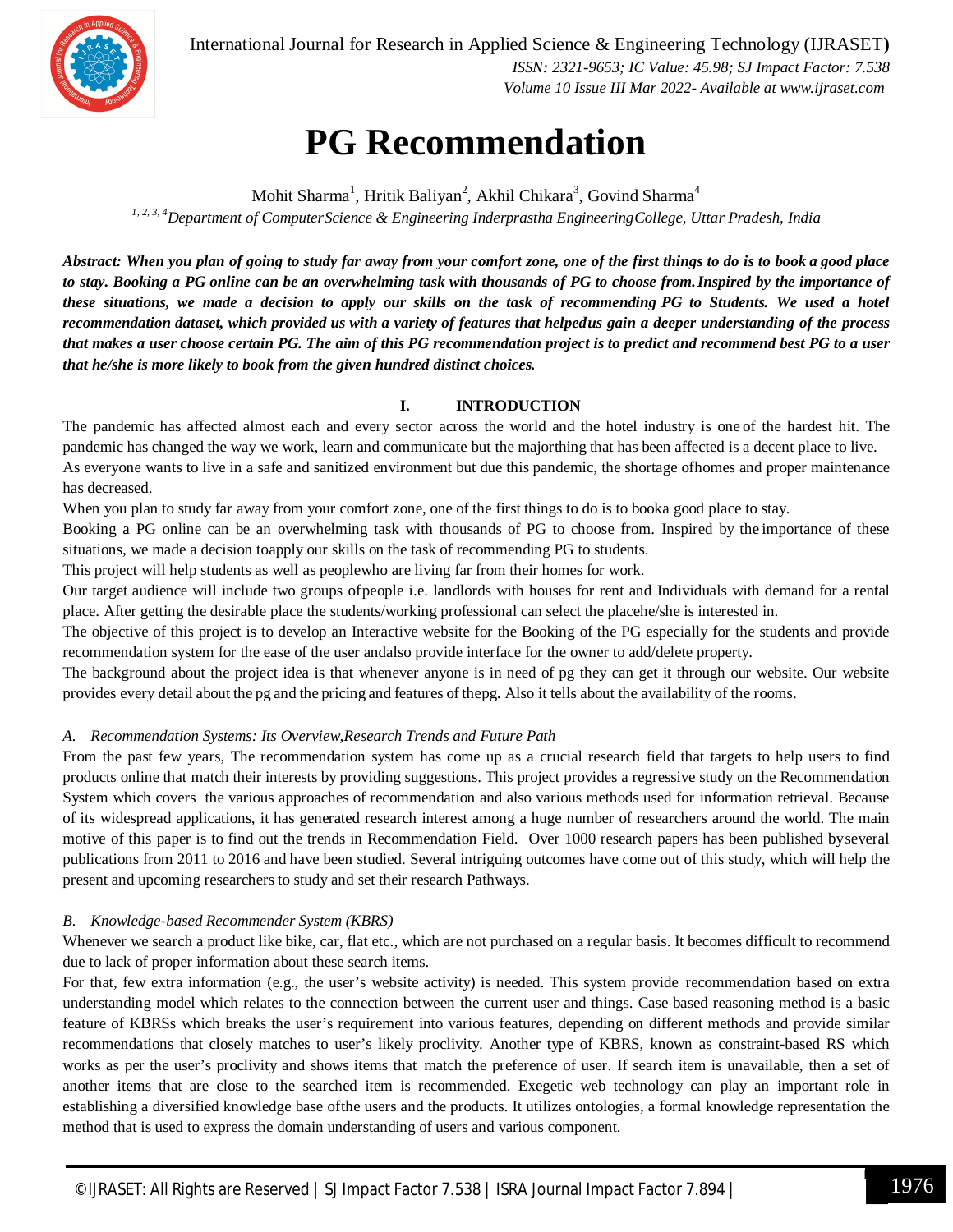

# International Journal for Research in Applied Science & Engineering Technology (IJRASET**)**

 *ISSN: 2321-9653; IC Value: 45.98; SJ Impact Factor: 7.538 Volume 10 Issue III Mar 2022- Available at www.ijraset.com*

The similarity between products can be measured based on their respective category. Data of a user outline and component statement are used to show a proper matching for the Recommendation. Various issues of common RSs are eliminated by using exegetic-based RS. More details of the exegetic-based RS can be found in the given component. For example, The writers suggested and checked the preference of a exegetic-based recommendationsystem for the social network.

We know that, KBRS is capable of providing the needed data which is unable to be reached through the standard techniques, the knowledge modelling and operate methods in KBRSs are relatively costly in nature.



## *C. Recommendation System for AcademicLiterature*

Due to the massive expansion in the size of research paper, the level of Recommendation System has increased,as it can guide the researchers to find a well suited result for them from this collection.

The recommendation techniques like collaborative- filtering, content-based does not allow the user to provide their personalized requirements; therefore the focus is inclined towards the customized Recommendation Systems that can inspect user's choices by interpreting their inputs.

But the world class recommendation methods satisfyinguser's personalized needs make a powerful assumption of dataset.

In the project we are aiming to present a on-demandRecommendation System which can confess the fast growing nature of the research paper.

For achieving the needful, the EIHI (Efficient Incremental HighUtility Itemset Mining algorithm) has been newly inaugurated in the compositions, is used which is focused towork with changing data.

Practically obtained outcomes show that the proposed system convince the researcher's personalized needs and also handles the incremental nature of this analysis paper efficiently.

*D. Collaborative Filtering Recommender System(CFRS)*

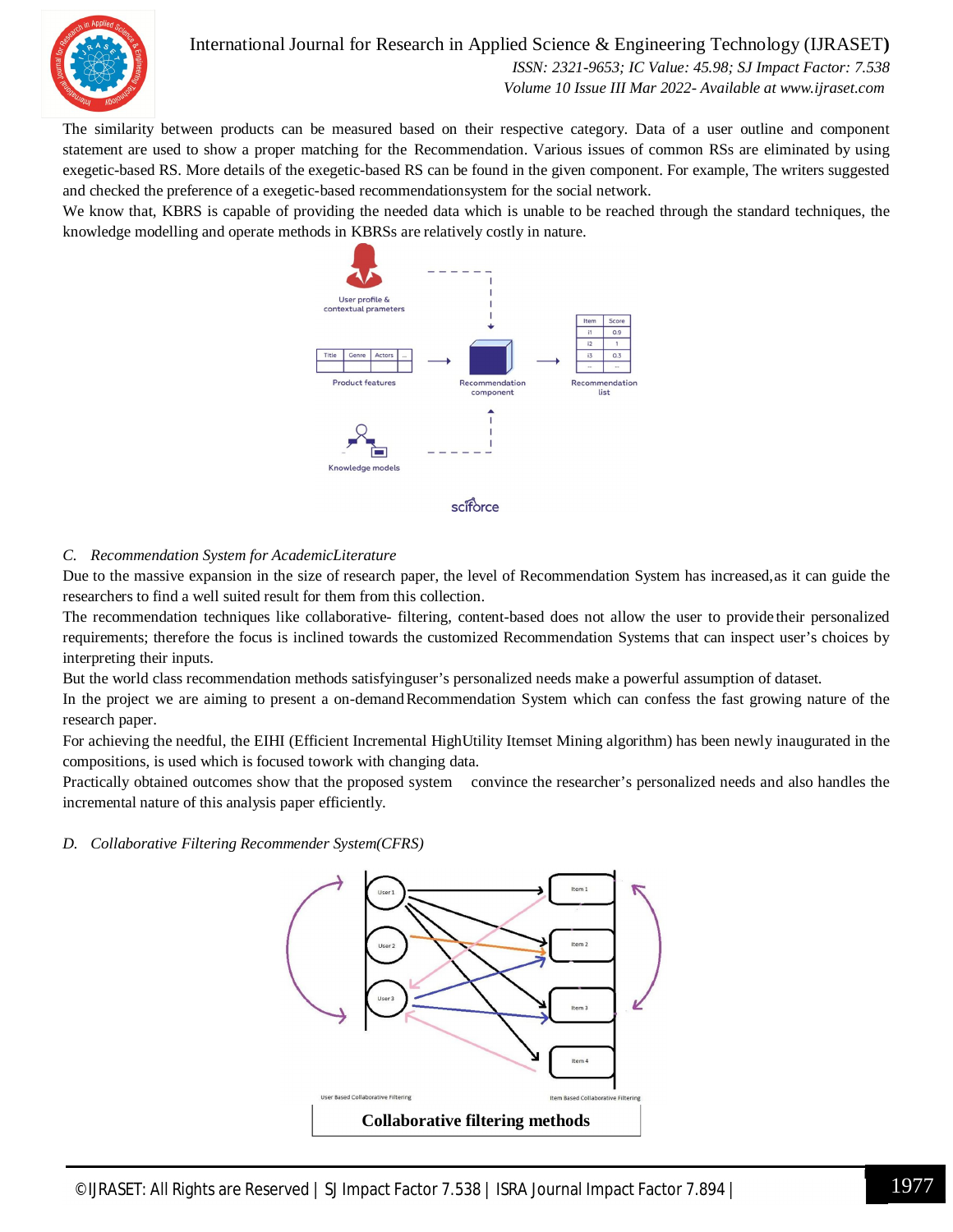

# International Journal for Research in Applied Science & Engineering Technology (IJRASET**)**

 *ISSN: 2321-9653; IC Value: 45.98; SJ Impact Factor: 7.538 Volume 10 Issue III Mar 2022- Available at www.ijraset.com*

This is the most famous and widely used RecommendationSystem.

It follows the belief of "a man is known by his company he keeps." Which means if CFRS believes that if two or more user's interests matched in the past, then it is obvious that in future too their interests should be similar.

Let's consider a scenario, if the purchase history of a user A and user B strongly match then there is a high probability that if user A buys an item, then user B will also purchase the same or the similar item. Collaborative Filtering focuses on keeping track of the user's earlier feedback and ratings on the products to suggest same products to the user for upcoming use.

Even if the user did not search with a specific item, it would be suggested to user if his squint have used the similiar. It iscertain that to get good recommendation accuracy, consideration of a amount of customer groups are needed.

Trust is a significant parameter for trustworthy recommendation. Moghaddam has added a trust-based CF a method to show a temporal-trust-based method to calculate trust value. The ways of work in Collaborative Filtering details can be found in Ekstrand.

## **II. RESULTS AND CONCLUSION**

After completion of the project, one is able to searchbook pg in his nearby locations easily and it will alsorecommends based on the previous search of the user. After getting the desirable place the students/working professional can select the place he/she is interested in, the user will get the personal details of the owner, he/she can get in contact with the owner and go for further processing. • Also, if someone wants to post the room for rental purposethen this can also be achieved by visiting our website.

To choose among variety of options and based on the huge amount of virtual information is always will be a difficult and bemuse work. Online RS help us to control this. In order do this task competently and correctly, RSs exert useful methods for information retrieval and filtering.

In the earlier years, great research work has been resulted to achieve this kind of results, and various recommendation methods and processes are shown. In the paper, an summary of the various recommendation approaches used in RS such as content-based, collaborative, demographic, hybrid, knowledge-based, and context-aware recommendation has been depicted.

Different issues faced during the designing and implementing RS such as small content analysis, over-specialization, sparsity, scalability, synonymy, abbreviation, and problem like black box are also given.

### **III. ACKNOWLEDGMENT**

It gives us a great sense of pleasure to present the researchpaper on PG Recommendation System during our final year (B.Tech). We would like to extend our heart-felt thank you to our mentor Miss Kirti Kushwah, for her constant support and guidance throughout the course of our project work.

Her sincerity, thoroughness, and perseverance are continuing sources of inspiration for us. It is only her cognizant efforts that our endeavor has seen the light of the day. We also take the opportunity to acknowledge the contribution of his full support and assistance during the development of the project.

### **IV. FUTURE SCOPE**

Till now, majorly all the Recommendation Systems had been made for sellers, customers, and providers,i.e., they are designed to attract needful persons.

It is our firm belief that upcoming Recommendation System will not only be limited to business, but they will have a great impact on our day to day life. These systems will become truly omnipresent and become an important tool in every sector of our life. The future RSs will not be bound only to the applications for purchasing and selling products; Infact it will act as a kind of personal mentor which will help in every sphere of life by giving necessary help.

The perfect RS should be like somebody who identifies us better than we know ourselves, just like a friend. They should be able to detect our requirements and will tell accordingly, even if we do not show precising. Various fields like the internet of things (IoT), AI, cognitive computing, affective computing, etc., will make a great impact in future.

It will be applied to a wider range of applications and also will be able to map user and items better by understanding not only users but also the items. Future Recommendation System will diminish the demarcation between search and recommendations. In fact, Recommendation system will be an important part of the future search engine which will be able to offer personalized search. It becomes confusing for the customers to finds the argumentation behind the recommendation they get Herlocker. The RSs will be more open. It is therefore important if we are doing a combination of searching and recommending. If people understand the recommendation pattern, they will search more judiciously.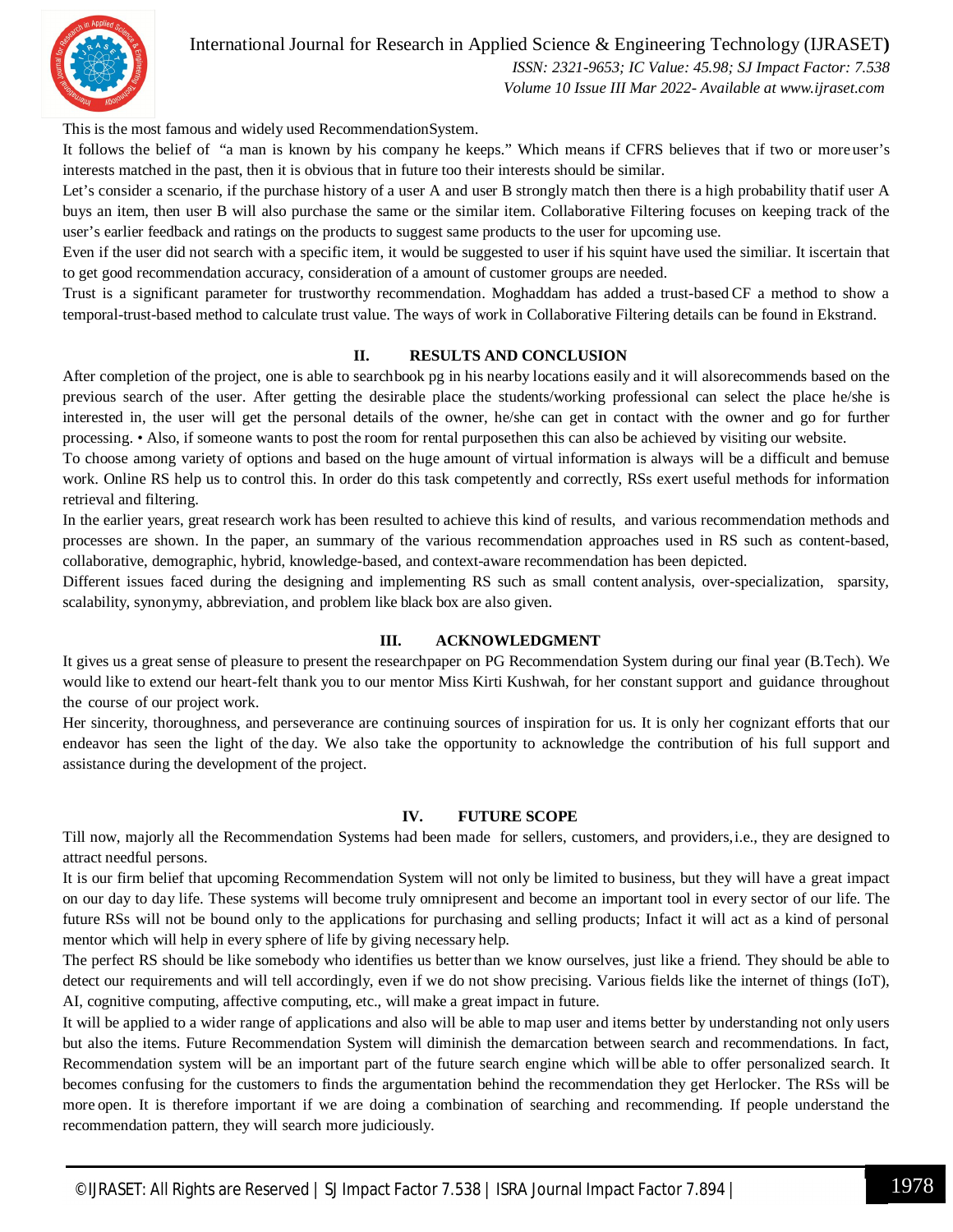

International Journal for Research in Applied Science & Engineering Technology (IJRASET**)**

 *ISSN: 2321-9653; IC Value: 45.98; SJ Impact Factor: 7.538 Volume 10 Issue III Mar 2022- Available at www.ijraset.com*

The Recommendation system will be more intuitive and will continuously improve the contents of the recommendation by taking up user feedback from different origins. It will become ductile by supporting different reiews. Future RSs will come up with innovative recommendation methodologies using reinforcement learning or extensions of recurrent neural networks (RNN) which will allow them to be accurately context, time, and mood-aware.

It will not only be designed to recommend similar items to user but also to understand when and whatto recommend and what not to recommend to the user..

#### **REFERENCES**

- [1] Hu, Y., Yang, Y. and Huang, B. (2015) 'A comprehensive survey ofrecommendation system based on taxi GPS trajectory', in International Conference on ServiceScience.
- [2] Ignatov, D.I., Kaminskaya, A.,Konstantinova, N. and Konstantinov, A.
- [3] (2014) 'Recommender system for crowdsourcing platform witology', in Proceedings of the InternationalJoint Conferences on Web Intelligence (WI) and Intelligent Agent Technologies (IAT).
- [4] IMDb (2017) [online] http://www.imdb.com/ (accessed 6April 2017). Jannach, D., Zanker, M., Felfernig, A. and Friedrich, G.(2011)
- [5] Recommender Systems: an Introduction, Cambridge UniversityPress, New York.
- [6] Jäschke, R., Marinho, L.B., Hotho,A., Schmidt-Thieme, L. and Stumme, G. (2007) 'Tag recommendations in folksonomies',in 11th European Conference on Principles and Practice of Knowledge Discovery in Databases,Warsaw, Poland. Jinni (2017).
- [7] http://www.jinni.com/ (accessed 6 April 2017). Jomsri, P. (2014) 'Book recommendation system for digital library based on user profilesby using association rule', in FourthEdition of the